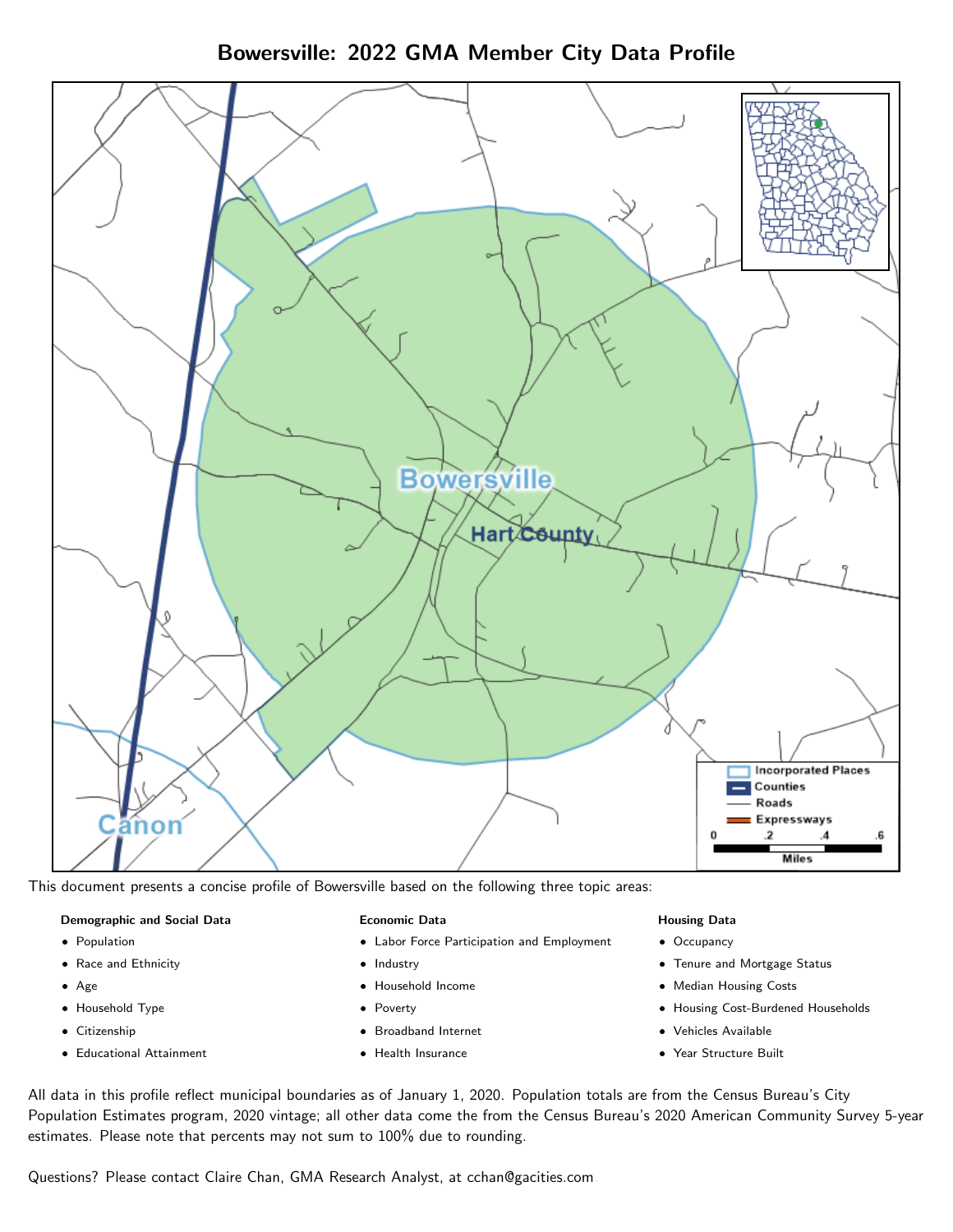# Bowersville: Demographic and Social





**Citizenship** 



Race and Ethnicity



Source: U.S. Census Bureau, City Population Estimates, 2020 vintage Source: American Community Survey, 2020 5-year estimates, table B03002

## Household Type



Source: American Community Survey, 2020 5-year estimates, table B01001 Source: American Community Survey, 2020 5-year estimates, table B11001

### Educational Attainment



Source: American Community Survey, 2020 5-year estimates, table B05002 Source: American Community Survey, 2020 5-year estimates, table B15002

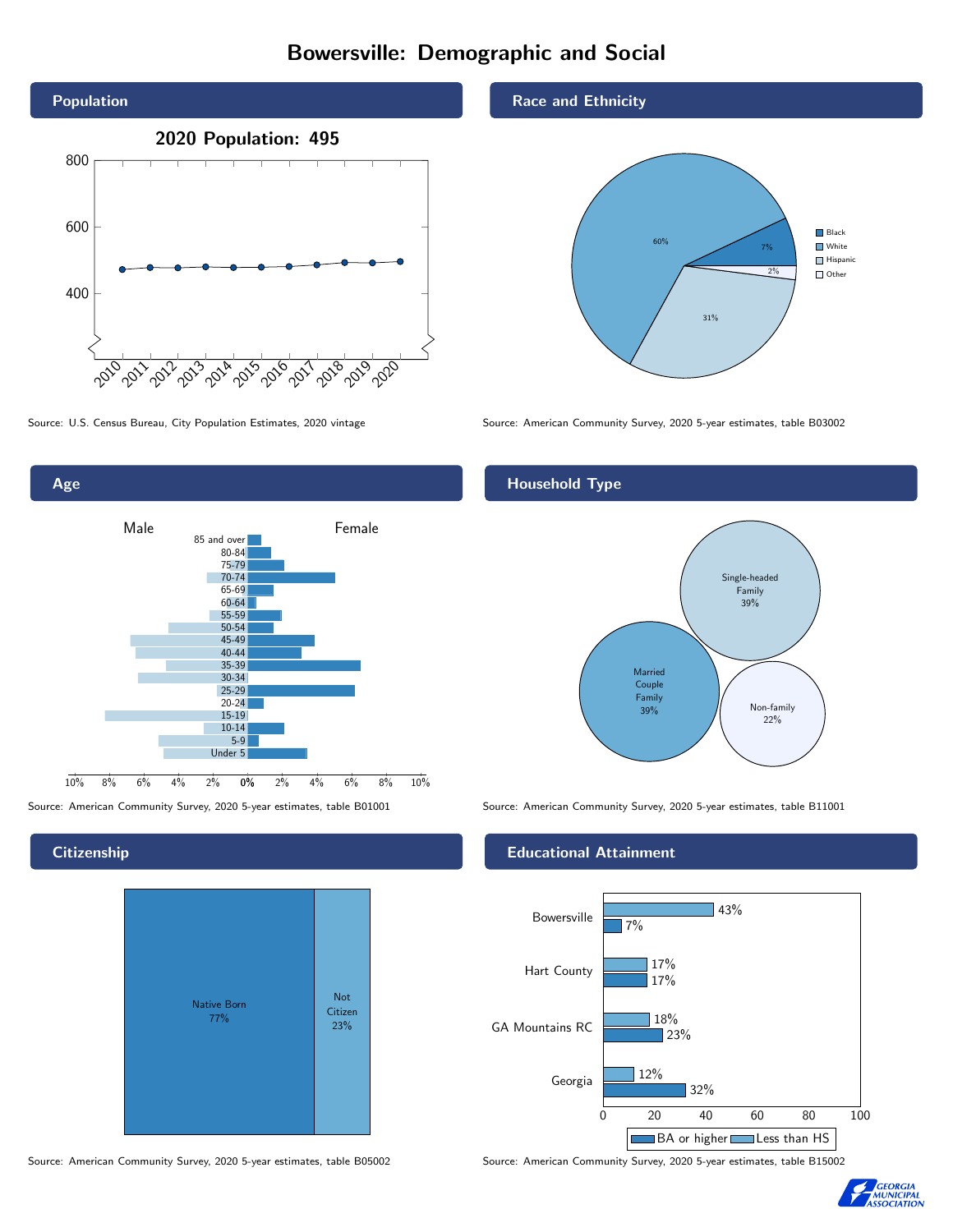# Bowersville: Economic



Source: American Community Survey, 2020 5-year estimates, table B23001 Note: Unemployment rate is based upon the civilian labor force.

### Industry

| Agriculture, forestry, fishing and hunting, and mining      | $1\%$ |
|-------------------------------------------------------------|-------|
| Construction                                                | 6%    |
| Manufacturing                                               | 21%   |
| <b>Wholesale Trade</b>                                      | 15%   |
| Retail Trade                                                | 6%    |
| Transportation and warehousing, and utilities               | 7%    |
| Information                                                 | $2\%$ |
| Finance and insurance, real estate, rental, leasing         | $2\%$ |
| Professional, scientific, mgt, administrative, waste mgt    | 5%    |
| Educational services, and health care and social assistance | 11%   |
| Arts, entertainment, recreation, accommodation, food        | 18%   |
| service                                                     |       |
| Other services, except public administration                | $2\%$ |
| Public administration                                       | 2%    |

Source: American Community Survey, 2020 5-year estimates, table C24030



Source: American Community Survey, 2020 5-year estimates, tables B19013 and B19025 Source: American Community Survey, 2020 5-year estimates, table B17010



Source: American Community Survey, 2020 5-year estimates, table B28002 Source: American Community Survey, 2020 5-year estimates, table B18135

Poverty



# **Health Insurance**